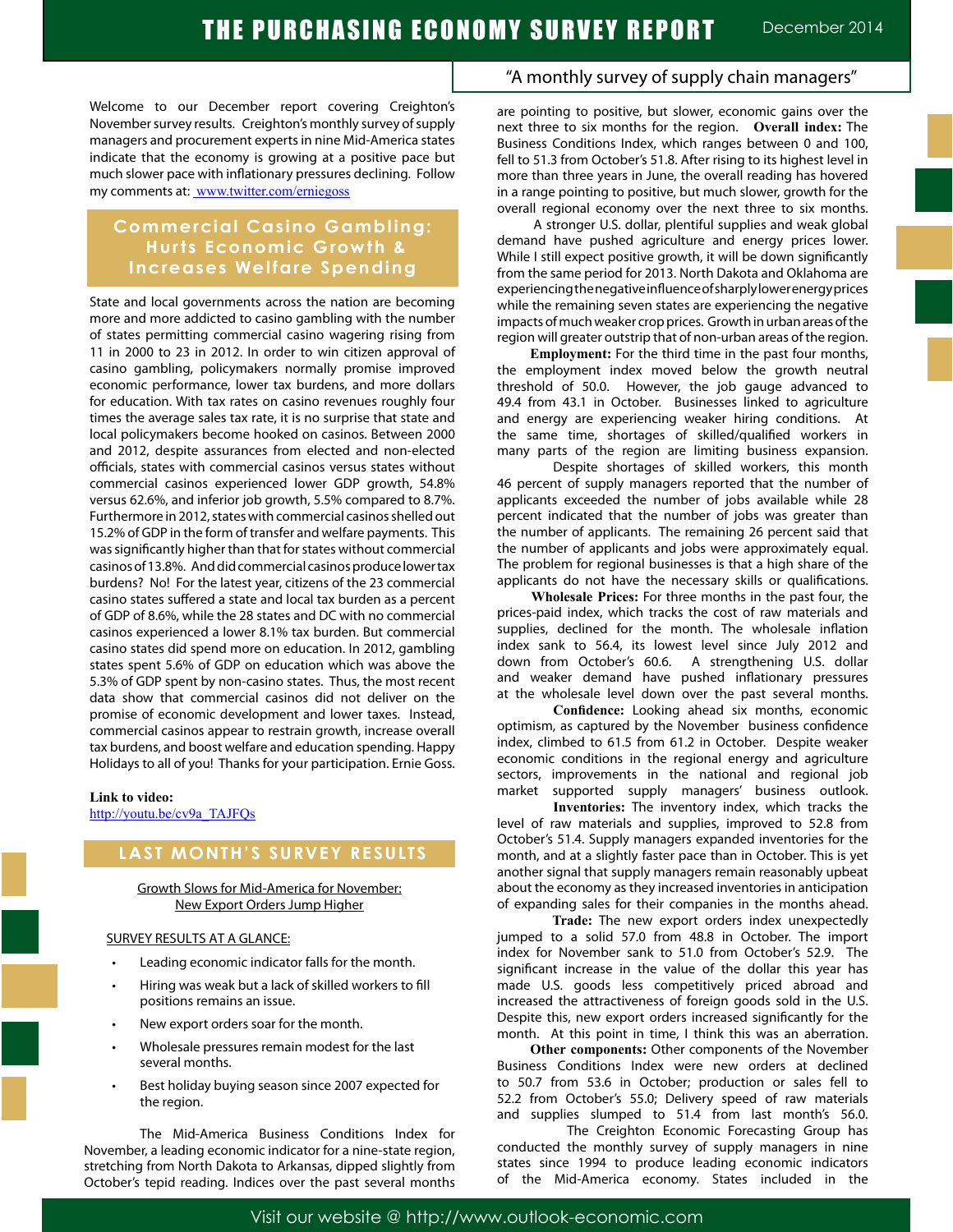# THE PURCHASING ECON

## "A monthly survey of supply chain managers"

survey are Arkansas, Iowa, Kansas, Minnesota, Missouri, Nebraska, North Dakota, Oklahoma and South Dakota.

 The forecasting group's overall index, referred to as the Business Conditions Index, ranges between 0 and 100. An index greater than 50 indicates an expansionary economy over the course of the next three to six months. The Business Conditions Index is a mathematical average of indices for new orders, production or sales, employment, inventories and delivery lead time. This is the same methodology used by the National Institute for Supply Management, formerly the Purchasing Management Association, since 1931.

## **MID-AMERICA STATES**

#### ARKANSAS

The overall index, or leading economic indicator, for Arkansas slumped to a weak 43.7 from October's 49.3. Components of the index from the monthly survey of supply managers were new orders at 33.7, production or sales at 41.1, delivery lead time at 55.4, inventories at 38.4, and employment at 49.7. During the national recession, December 2007 to June 2009, Arkansas lost almost 20,000, or 20 percent, of its manufacturing jobs. Since the recovery began in July 2009, the state has gained only 1,200, or 6.1 percent, of the lost manufacturing jobs back. Our surveys of businesses in the state indicate that the state's manufacturing employment will not return to pre-recession levels until beyond 2015.

#### IOWA

Iowa's Business Conditions Index for November fell to a tepid 50.1 from 51.4 in October. This is the fifth consecutive month that the reading has declined. Components of the index from the monthly survey of supply managers were new orders at 45.2, production or sales at 40.4, delivery lead time at 66.1, employment at 57.7, and inventories at 41.2.During the national recession, December 2007 to June 2009, Iowa lost almost 28,000, or approximately 20 percent, of its manufacturing jobs. Since the recovery began in July 2009, the state has gained more than 14,000, or 50 percent, of the lost manufacturing jobs back. Our surveys of businesses in the state indicate that the state's manufacturing employment will return to pre-recession levels in the last quarter of 2015.

#### KANSAS

The Kansas Business Conditions Index for November dipped slightly to a healthy 62.2 from October's 62.4. Components of the leading economic indicator from the monthly survey of supply managers were new orders at 70.3, production or sales at 72.1, delivery lead time at 49.3, employment at 55.9, and inventories at 63.4. During the national recession, December 2007 to June 2009, Kansas lost more than 21,000, or approximately 18 percent, of its manufacturing jobs. Since the recovery began in July 2009, the state has gained only 3,700, or 17 percent, of the lost manufacturing jobs back. Our surveys of businesses in the state indicate that the state's manufacturing employment will not return to pre-recession levels until beyond 2015.

#### **MINNESOTA**

November survey results mark the 24th straight month Minnesota's Business Conditions Index has remained above growth neutral. The index declined to a still solid 58.0 from October's 63.7. Components of the index from the November survey of supply managers in the state were new orders at 61.3, production or sales at 63.7, delivery lead time at 56.1, inventories at 58.5, and employment at 50.6. During the national recession, December 2007 to June 2009, Minnesota lost almost 31,000, or approximately 14 percent, of its manufacturing jobs. Since the recovery began in July 2009, the state has gained almost 20,000, or approximately 64 percent, of the lost manufacturing jobs back. Our surveys of businesses in the state indicate that the state's manufacturing employment will return to pre-recession levels in the latter half of 2015.

#### <u>MISSOURI</u>

- West Texas crude oil (WTI) dropped to \$66 this week. For most industries this is a very positive outcome.
- • The U.S. economy added 321,000 jobs in November and the unemployment rate remained steady at 5.8%.
- • Inflation adjusted average weekly earnings increased 0.4% for October.
- • Retail sales for November climbed by a healthy 0.7%.

The November Business Conditions Index for Missouri declined to 54.9 from 57.1 in October. Components of the index from the survey of supply managers for November were new orders at 55.3, production or sales at 58.6, delivery lead time at 53.5, inventories at 57.6, and employment at 49.7. During the national recession, December 2007 to June 2009, Missouri lost almost 38,000, or approximately 20 percent, of its manufacturing jobs. Since the recovery began in July 2009, the state has gained only 2,800, or approximately 7 percent, of the lost manufacturing jobs back. Our surveys of businesses in the state indicate that the state's manufacturing employment will not return to pre-recession levels until beyond 2015.

- Overall, wages were up 2.1% for the 12 months ended in November. That was a bit better than the 1.7% inflation rate, but not near the Fed's desired 3% growth.
- Retail sales expanded by only 0.3% from September to October. This is after a decline for September. Retail sales advanced by 4.5% from October 2013 to October 2014.
- • The Case-Shiller home price index for September declined by 0.1% and the year over year gain came in at 4.8%.

- • Case-Shiller Home Price Index: On the last Tuesday of the month, the Case-Shiller home price index will be released. Another significant decline in the growth number will be a warning signal for the housing market. Year over year growth above 5.0% will be good.
- • Wage data: On Friday Jan. 9, the Bureau of Labor Statistics, as part of its employment report, releases its wage number. Year over year growth above 2.3% will encourage the Federal Reserve Bank to begin to lay groundwork for an interest rate hike.
- • Retail Trade: On January 14, 2015, the U.S. Census Bureau will release retail sales data for December. This will be an important signal of consumer strength (or lack thereof).

#### NEBRASKA

For the 11th straight month, Nebraska's Business Conditions Index remained above growth neutral 50.0. The November index, a leading economic indicator from a survey of supply managers in the state, rose to a tepid 51.6 from 50.3 in October. Components of the index for November were new orders at 52.2, production or sales at 49.9, delivery lead time at 52.1, inventories at 53.3, and employment at 50.4. During the national recession, December 2007 to June 2009, Nebraska lost more than 8,000, or approximately 16 percent, of its manufacturing jobs. Since the recovery began in July 2009, the state has gained almost 2,700, or approximately one-third, of the lost manufacturing jobs back. Our surveys of businesses in the state indicate that the state's manufacturing employment will not return to pre-recession levels until beyond 2015.

#### NORTH DAKOTA

|                       | <b>OMY SURVEY REPORT</b>                                                                                                                                                                                                                                                                                                                                                                                                                                                                                                                                                                                                                                                                                                                                                                                                                                                                                                                                                                                                 | December 201 |
|-----------------------|--------------------------------------------------------------------------------------------------------------------------------------------------------------------------------------------------------------------------------------------------------------------------------------------------------------------------------------------------------------------------------------------------------------------------------------------------------------------------------------------------------------------------------------------------------------------------------------------------------------------------------------------------------------------------------------------------------------------------------------------------------------------------------------------------------------------------------------------------------------------------------------------------------------------------------------------------------------------------------------------------------------------------|--------------|
|                       | "A monthly survey of supply chain managers"                                                                                                                                                                                                                                                                                                                                                                                                                                                                                                                                                                                                                                                                                                                                                                                                                                                                                                                                                                              |              |
| <b>FROM GOSS:</b>     |                                                                                                                                                                                                                                                                                                                                                                                                                                                                                                                                                                                                                                                                                                                                                                                                                                                                                                                                                                                                                          |              |
|                       | The U.S. trade deficit to begin rising significantly in the<br>months ahead as exports retreat and imports swell.                                                                                                                                                                                                                                                                                                                                                                                                                                                                                                                                                                                                                                                                                                                                                                                                                                                                                                        |              |
|                       | The 2015 holiday buying season to be the best since<br>2007.                                                                                                                                                                                                                                                                                                                                                                                                                                                                                                                                                                                                                                                                                                                                                                                                                                                                                                                                                             |              |
|                       | The Fed to begin preparing the market for a rate hike<br>which is now likely to come as early as March 2015.                                                                                                                                                                                                                                                                                                                                                                                                                                                                                                                                                                                                                                                                                                                                                                                                                                                                                                             |              |
| <b>OTHER REPORTS:</b> |                                                                                                                                                                                                                                                                                                                                                                                                                                                                                                                                                                                                                                                                                                                                                                                                                                                                                                                                                                                                                          |              |
|                       | National Association of Business Economics (NABE):<br>SUMMARY: "Economists participating in NABE's<br>December 2014 Outlook Survey expect economic<br>growth to accelerate in 2015," according to NABE<br>President John Silvia, chief economist of Wells Fargo.<br>"The NABE panelists' median forecast is for real GDP<br>growth to measure 3.1% on an annual average basis<br>next year, a marked improvement from the 2.2% growth<br>rate currently expected for 2014. On a Q4/Q4 basis, the<br>panel's median forecast is for real GDP to climb 2.2% in<br>2014 and 2.9% in 2015. The Outlook Survey panelists<br>anticipate the solid pace of output growth will be<br>accompanied by continued labor market firming, with<br>nonfarm employment expanding by nearly 220,000 jobs<br>per month next year and the unemployment rate falling<br>to 5.4% by the fourth quarter of 2015. These views are<br>slightly more optimistic than those expressed in NABE's<br>previous Outlook Survey released in September." |              |
|                       | <b>Goss Eggs</b>                                                                                                                                                                                                                                                                                                                                                                                                                                                                                                                                                                                                                                                                                                                                                                                                                                                                                                                                                                                                         |              |
|                       | (Recent Dumb Economic Moves)<br>Fannie Mae and Freddie Mac this week announced details<br>of a plan to allow some first-time homeowners to obtain a<br>mortgage while putting down just 3% of the price of the<br>home. Were these folks asleep in 2007 and 2008? When<br>a "home of your own" becomes the next entitlement, the<br>American taxpayer is truly in trouble---bailouts as far as<br>the eye can see.                                                                                                                                                                                                                                                                                                                                                                                                                                                                                                                                                                                                       |              |

Follow Goss on twitter at http://twitter.com/erniegoss For historical data and forecasts visit our website at: http://www2.creighton.edu/business/economicoutlook/ www.ernestgoss.com

North Dakota's leading economic indicator fell to a level pointing to solid, but slower economic growth in the next three to six months. The November Business Conditions Index fell to 53.4 from October's 54.8. Components of the overall index from the monthly survey of supply managers for November were new orders at 51.6, production or sales at 52.8, delivery lead time at 55.1, employment at 55.5, and inventories at 51.9. During the national recession, December 2007 to June 2009, North Dakota lost 2,400, or approximately 13 percent, of its manufacturing jobs. Since the recovery began in July 2009, the state has gained almost 1,800, or approximately 75 percent, of the lost manufacturing jobs back. Our surveys of businesses in the state indicate that the state's manufacturing employment will return to pre-recession levels in the first half of 2015.

#### OKLAHOMA

After declining below growth neutral for October, the Business Condition Index for Oklahoma climbed above the threshold for November, but still signaling a somewhat slower growth in the next three to six months. The index for November jumped to 54.5 from October's 48.0. Components of the November survey of supply managers in the state were new orders at 66.3, production or sales at 63.3, delivery lead time at 38.7, inventories at 55.5, and employment at 48.5. During the national recession, December 2007 to June 2009, Oklahoma lost more than 21,000, or approximately one-fifth, of its manufacturing jobs. Since the recovery began in July 2009, the state has gained more than 16,000, or approximately 76 percent, of the lost manufacturing jobs back. Our surveys of businesses in the state indicate that the state's manufacturing employment will return to pre-recession levels in the second half of 2015.



After moving below growth neutral in November of 2012, South Dakota's leading economic indicator has been above growth neutral 50.0 each month since. The Business Conditions Index, from the monthly survey of supply managers, declined slightly to 51.5 from October's 51.8. Components of the overall index for November were new orders at 44.2, production or sales at 62.8, delivery lead time at 53.5, inventories at 44.3, and employment at 52.6. During the national recession, December 2007 to June 2009, South Dakota lost 4,700, or approximately 11 percent, of its manufacturing jobs. Since the recovery began in July 2009, the state has gained more than 5,300, or all of the lost manufacturing jobs back. Our surveys of businesses in the state indicate that the state's manufacturing employment will continue to expand to record levels in 2015.

## **THE BULLISH NEWS**

## **THE BEARISH NEWS**

## **WHAT TO WATCH**

l

Ĩ

Survey results for December will be released on the first business day of next month, January 2nd.